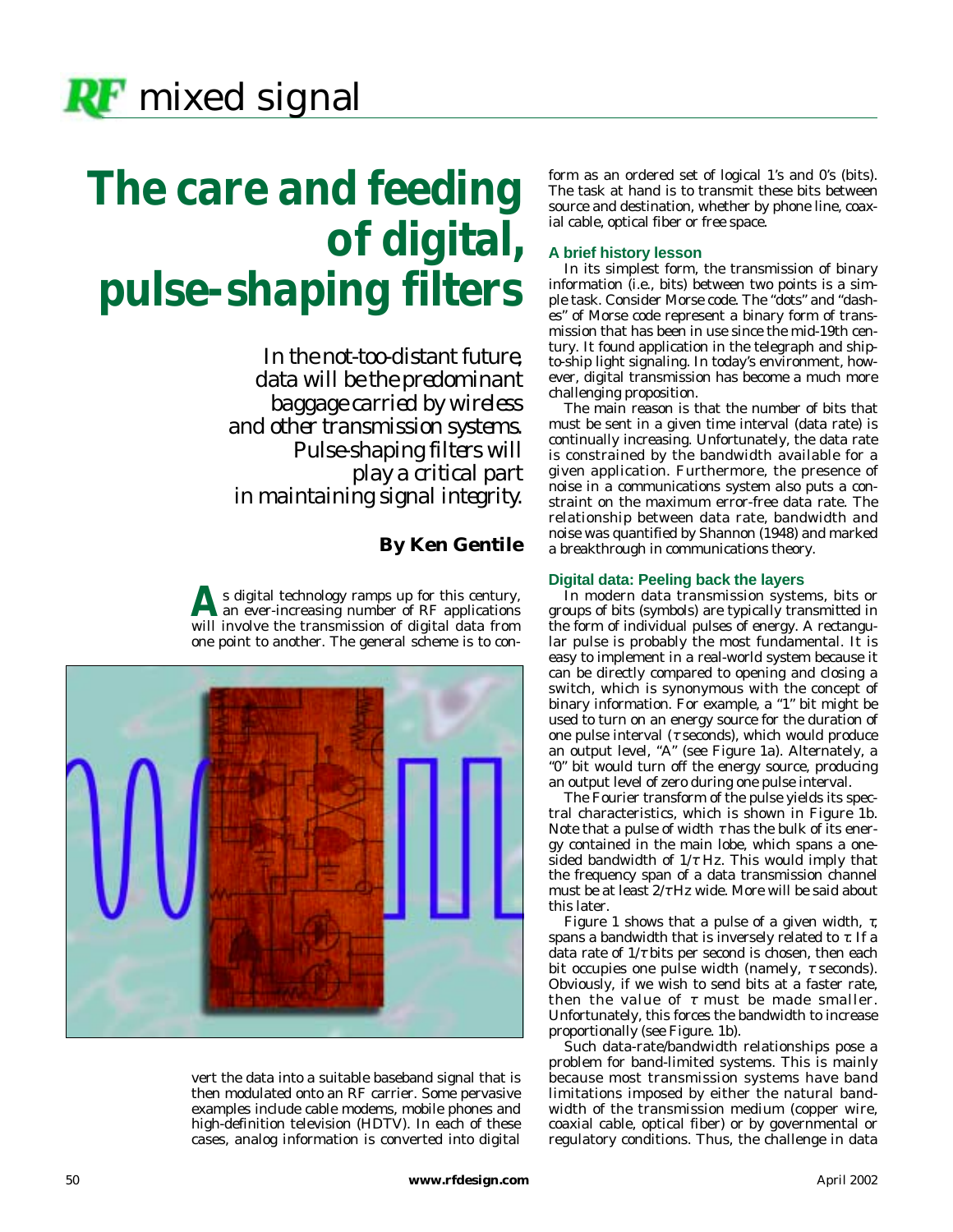transmission systems is to obtain the highest possible data rate in the bandwidth allotted with the least number of errors (preferably none).

#### **Pulse shaping: The details**

Before delving into the details of pulse shaping, it is important to understand that pulses are sent by the transmitter and ultimately detected by the receiver in any data transmission system. At the receiver, the goal is to sample the received signal at an optimal point in the pulse interval to maximize the probability of an accurate binary



**Figure 1. A single rectangular pulse and its Fourier transform.**

decision. This implies that the fundamental shapes of the pulses be such that they do not interfere with one another at the optimal sampling point.

There are two criteria that ensure noninterference. Criterion one is that the pulse shape exhibits a zero crossing at the sampling point of all pulse intervals except its own. Otherwise, the residual effect of other pulses will introduce errors into the decision making process. Criterion two is that the shape of the pulses be such that the amplitude decays rapidly outside of the pulse interval.

This is important because any real system will contain timing jitter, which means that the actual sampling point of the receiver will not always be optimal for each and every pulse. So, even if the pulse shape provides a zero crossing at the optimal sampling point of other pulse intervals, timing jitter in the receiver could cause the sampling instant to move, thereby missing the zero crossing point. This, too,

introduces error into the decisionmaking process. Thus, the quicker a pulse decays outside of its pulse interval, the less likely it is to allow timing jitter to introduce errors when sampling adjacent pulses. In addition to the noninterference criteria, there is the ever-present need to limit the pulse bandwidth, as explained earlier.

#### **The rectangular pulse**

The rectangular pulse, by definition, meets criterion number one because it is zero at all points outside of the present pulse interval. It clearly cannot cause interference during the sampling time of other pulses. The trouble with the rectangular pulse, however, is that it has significant energy over a fairly large bandwidth as indicated by its Fourier transform (see Figure 1b). In fact, because the spectrum of the pulse is given by the familiar  $sin(\pi x)/\pi x$  (sinc) response, its bandwidth actually extends to infinity. The unbounded frequency response of the rectangular pulse renders it unsuitable for modern transmission systems. This is where pulse shaping filters come into play.

If the rectangular pulse is not the best choice for band-limited data transmission, then what pulse shape will limit bandwidth, decay quickly, and provide zero crossings at the pulse sampling times? The raised cosine pulse, which is used in a wide variety of modern data transmission systems. The magnitude spectrum, *P*(ω), of the raised cosine pulse is given by:

(1) 
$$
P(\omega) = \tau
$$
  
\nfor  $0 \le \omega \le \frac{\pi(1-\alpha)}{\tau}$   
\n(2)  $P(\omega) = \frac{\tau}{2} \left( 1 - \sin\left( \left( \frac{\tau}{2\alpha} \right) \left( \omega - \frac{\pi}{\tau} \right) \right) \right)$   
\nfor  $\frac{\pi(1-\alpha)}{\tau} \le \omega \le \frac{\pi(1+\alpha)}{\tau}$   
\n(3)  $P(\omega) = 0$   
\nfor  $\omega \ge \frac{\pi(1+\alpha)}{\tau}$  (1)

The spectral shape of the raised cosine pulse is shown in Figure 2a. The inverse Fourier transform of  $P(\omega)$  yields the time-domain response, *p*(*t*), of the raised cosine pulse (see Figure 2b). This is also referred to as the impulse response and is given by:

$$
p(t) = \frac{\left(\operatorname{sinc}\frac{t}{\tau}\right)\left(\cos\frac{\alpha\pi t}{\tau}\right)}{1-\left(\frac{2\alpha t}{\tau}\right)^2}
$$
(2)

Care must be taken when (2) is used for calculation because the denominator can go to zero if  $\alpha t/\tau = \pm 1/2$ . Therefore, any program used to compute *p*(*t*) must test for the occurrence of  $\alpha t/\tau = \pm \frac{1}{2}$ . Because it can be shown that the limit of  $p(t)$  as  $\alpha t/\tau$  approaches  $\pm \frac{1}{2}$  is given by  $(\pi/4)$  sin $c(t)\tau$ , this is the formula to use when the special case of  $\alpha t/\tau = \pm \frac{1}{2}$  is encountered.

#### **The raised cosine pulse**

Unlike the rectangular pulse, the raised cosine pulse takes on the shape of a sinc pulse, as indicated by the leftmost term of *p*(*t*). Unfortunately, the name "raised cosine" is misleading. It actually refers to the pulse's frequency spectrum,  $P(\omega)$ , not to its time domain shape, *p*(*t*). The precise shape of the raised cosine spectrum is determined by the parameter,  $\alpha$ , where  $0 \le \alpha \le 1$ .

Specifically,  $\alpha$  governs the bandwidth occupied by the pulse and the rate at which the tails of the pulse decay. A value of  $\alpha = 0$  offers the narrowest bandwidth, but the slowest rate of decay in the time domain. When  $\alpha = 1$ ,



**Figure 2. Spectral shape and inverse Fourier transform of the raised cosine pulse.**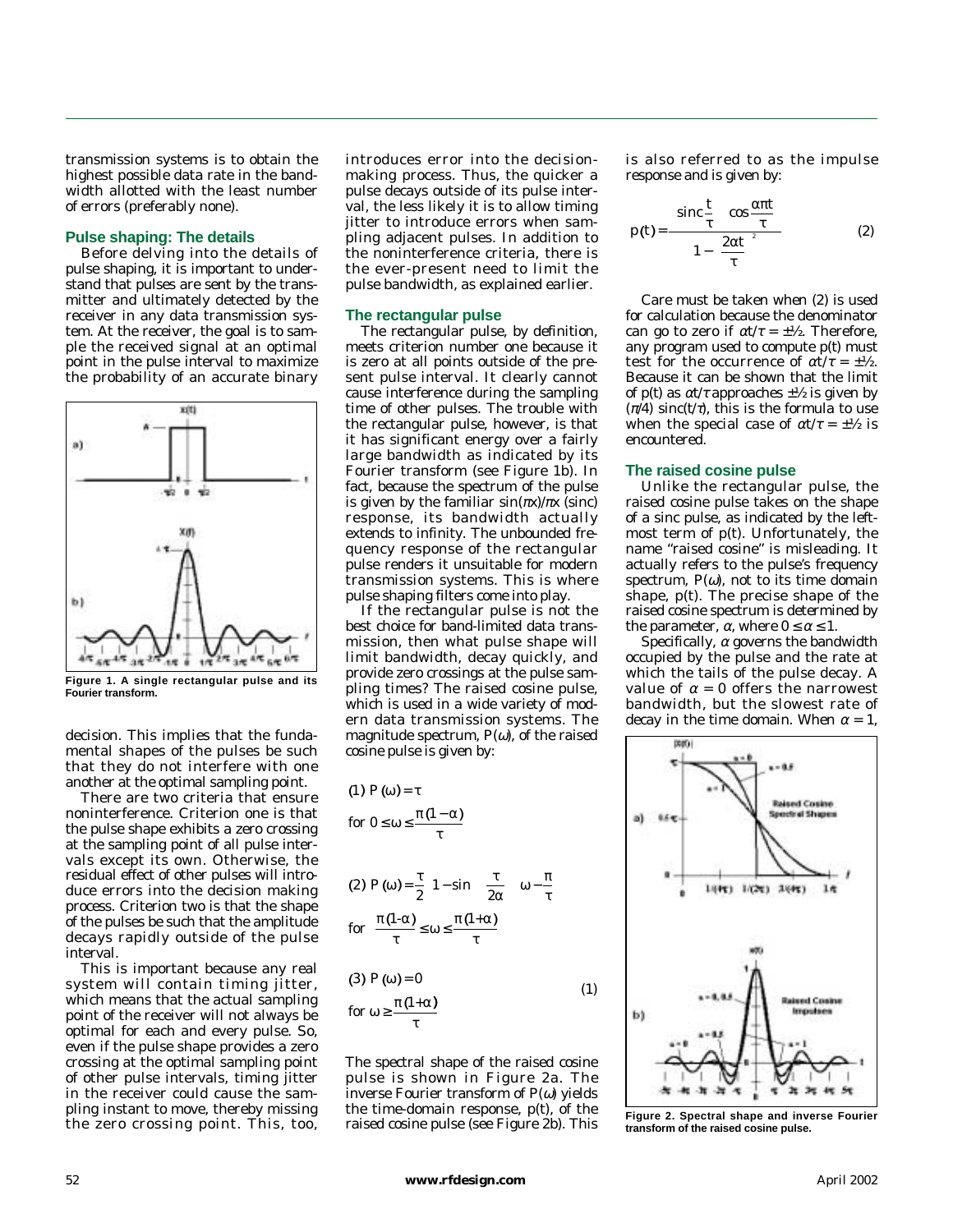

**Figure 3. Interaction of raised cosine pulses when the time between pulses coincides with the data rate.**

the bandwidth is  $1/\tau$ , but the time domain tails decay rapidly. It is interesting to note that the  $\alpha = 1$  case offers a double-sided bandwidth of  $2/\tau$ . This exactly matches the bandwidth of the main lobe of a rectangular pulse, but with the added benefit of rapidly decaying time-domain tails. Conversely, inverse when  $\alpha = 0$ , the bandwidth is reduced to  $1/\tau$ , implying a factor-of-two increase in data rate for the same bandwidth occupied by a rectangular pulse. However, this comes at the cost of a much slower rate of decay in the tails of the pulse. Thus, the parameter  $\alpha$  gives the system designer a trade-off between increased data rate and time-domain tail suppression. The latter is of prime importance for systems with relatively high timing jitter at the receiver.

Figure 3 shows how a train of raised cosine pulses interact when the time between pulses coincides with the data rate. Note how the zero crossings are coincident with the pulse centers (the sampling point) as desired.

It should be pointed out that the raised cosine pulse is not a cure-all. Its application is restricted to energy pulses that are real and even (i.e., symmet-



**Figure 4. The functional form of FIR and IIR** 

ric about  $t = 0$ ). A different form of pulse shaping is required for pulses that are not real and even. However, regardless of the necessary pulse shape, once it is expressible in either the time or frequency domain, the process of designing a pulse-shaping filter remains the same. In this article, only the raised cosine pulse shape will be considered. A variant of the raised cosine pulse is often used in modern systems – the root-raised cosine response. The frequency response is expressed simply as the square root of *P*(ω) (and square root of  $p(t)$  in the time domain). This shape is used when it is desirable to share the pulse-shaping load between the transmitter and receiver.

#### **It's better in digital**

Before the advent of digital filter design, pulse-shaping filters had to be implemented as analog filter designs. Digital filters, however, offer several advantages of analog designs. They can be integrated directly on silicon, which makes them attractive for system-on-achip (SoC) designs. Furthermore, the problem of component drift due to temperature and aging is eliminated. Also, their spectral characteristics are consistent and reproducible and do not suffer from component tolerance issues.

With the plethora of digital filter design tools available on the market, the designer can design a variety of digital filters with little effort.

#### **Choices, choices, choices**

Given that the pulse shape has been defined mathematically (such as the raised cosine pulse), the next task is to decide which basic category of digital filter to use: finite impulse response (FIR) or infinite impulse response (IIR).

The functional form of FIR and IIR filters is shown in Figure 4. The fundamental difference between them is the fact that the IIR contains feedback. This should be obvious from the fact that the bi coefficient's feedback scaled and delayed samples of the output *y*(*n*). Hence, the history of the output affects the future of the output. This is not true for the FIR, where *y*(*n)* only depends on the history of the input samples, *x*(*n*). The implication is that the response of an IIR filter to an impulse (a single nonzero sample followed by zero samples) is infinite. That is, the IIR will continue to produce non-zero output samples long after the application of an impulse. This



**Figure 5. An arbitrary digital filter frequency response.**

pulse transmission (recall the noninterference criteria).

The FIR does not suffer from this problem because its architecture does not contain any feedback elements. A single, non-zero impulse at the input will only yield output samples while the impulse propagates down the delay stages. Generally, pulse shaping filters employ FIR designs.

The basic building blocks of a digital filter are adders (⊕), multipliers (⊗), and unit-delays (*D*); all of which can be readily implemented in digital form. Adders and multipliers are composed of combinational logic while the unit delays are composed of latches (which require a clock signal). The basic filtering operation consists of a sequence of multiply/add/delay operations that occur each time the delay stages are clocked. This is effectively a convolution operation, which may be expressed as:

#### $y(n) = x(n) * h(n)$

In this expression, \* is the convolution operator and should not be taken to mean simple multiplication. The Fourier transform (or z-transform in the case of digital filters) reveals that filtering is synonymous with convolution. This is the "secret" of digital filters by using relatively simple operations (add/multiply/delay), a filtering operation can be realized. The trick, of course, is coming up with the proper



is an undesirable consequence for data **filters. Figure 6. Converting an impulse to a raised cosine pulse by filtering.**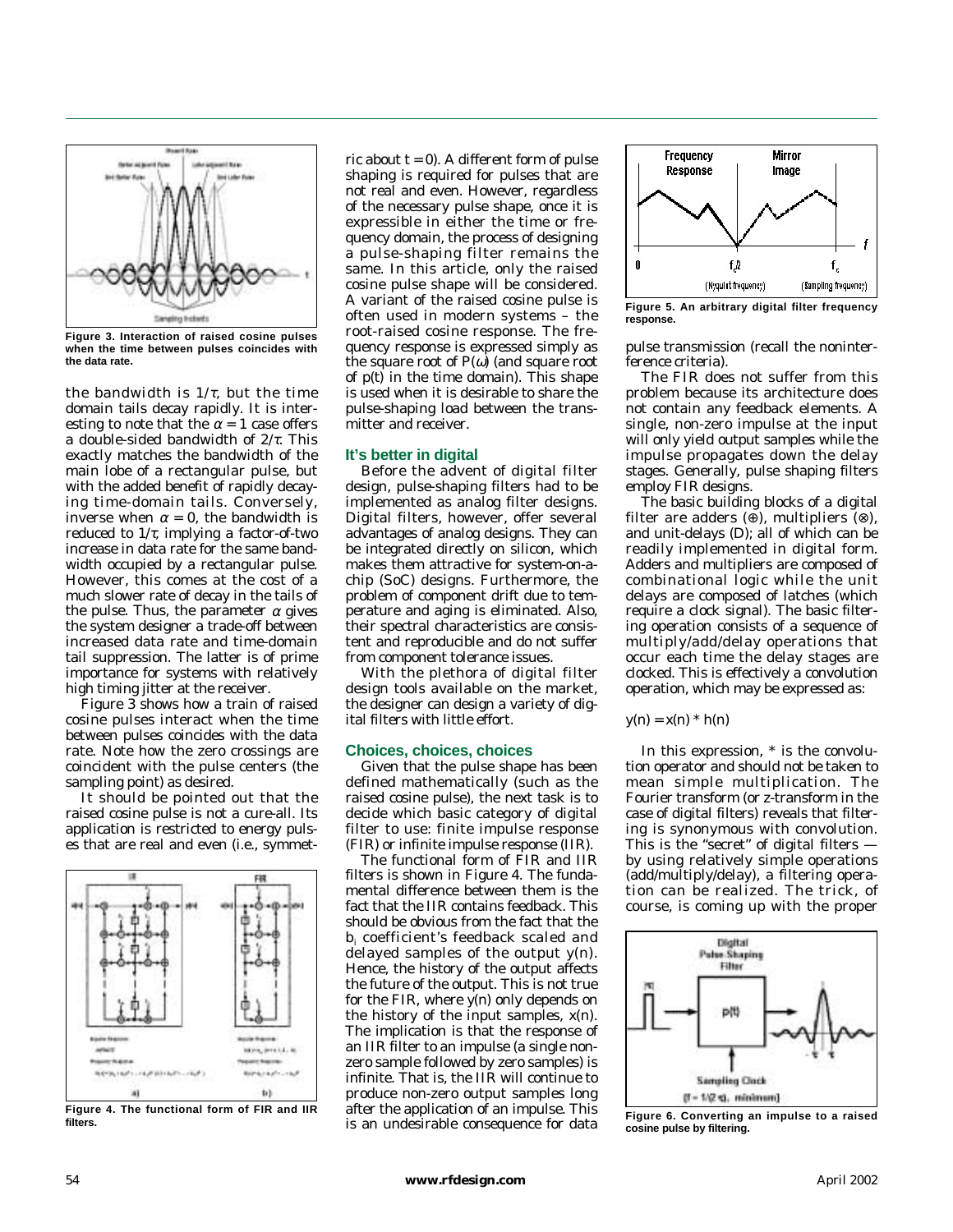

**Figure 7. The frequency responses of two different versions of the raised cosine pulse-shaping filter.**

*h*(*n)* to produce the desired filtering operation (i.e., spectral shaping in the frequency domain). This is another topic altogether, but the many digital filter design tools that are available today make this process easier than ever before. These design tools give the designer the ability to generate the necessary filter coefficients for a desired frequency response (or vice versa).

Other variables that enter into the design process include determining the optimal number of filter coefficients and how much numeric precision (resolution) is required to get the job done.

Resolution refers to the number of bits used to represent the coefficient values, as well as the number of bits used to represent the sample values at any given point in the filter. Resolution affects the overall complexity of the design because more bits means more digital hardware.

#### **How it comes together**

Before proceeding with a design example, it should be noted from Figure 4b that *h*(*n*) (the impulse response of the filter) is directly determined by the filter coefficients. This can be used to an advantage in the filter design process, because an outcome of the FIR filter design process is the impulse response, *h(n)*. The *h(n*) values can be directly substituted for the *a*<sup>i</sup> coefficients.

#### **Step one**

The first consideration in FIR filter design is the sample rate  $(f_s)$ . This is the rate at which the internal delay stages are clocked. It turns out that the useful frequency response characteristic of any digital filter is limited to ½*f*<sup>s</sup> (the Nyquist frequency), not  $f_s$  as one might assume. To demonstrate this concept, an arbitrary digital filter frequency

response is shown in Figure 5. Now recall the raised cosine response (see Figure 2a), which can extend out to a frequency of  $1/\tau$  (for  $\alpha = 1$ ). If one were to operate a digital filter at the data rate  $(1/\tau)$ , a problem would surface.

Specifically, the filter frequency response is restricted to the Nyquist rate (namely  $\frac{1}{2} \tau$ ). The implication is that if a digital filter is used for pulse shaping, then it must operate at a sample rate of at least twice the data rate to span the frequency response characteristic of the raised cosine pulse. That is, the filter must oversample the data by at least a factor of two, preferably more.

#### **Step two**

The second consideration in FIR filter design is the number of tap coefficients (the *a*<sup>i</sup> values). Typically, this is governed by two factors. The first is the amount of oversampling desired. More oversampling yields a more accurate frequency response characteristic. So a designer may elect to oversample by three, four or more. The second factor is the length of time that the filter's response is expected to span.

Typically, this is determined by the number of bit (or symbol) intervals that the designer would like the filter response to occupy.

Remember, an FIR filter impulse response lasts only as long as the number of taps. If the filter oversamples by a factor of two and the desired impulse response duration is five bits (or symbols), then 10 taps are required  $(2 \times 5 = 10)$ . Obviously, a trade-off exists between the number of taps (circuit complexity) and the filter's response characteristic.

#### **Why it works so well**

The beauty of the pulse-shaping filter concept is that rectangular pulses can be used as the input to the filter.

Recall that the basic filtering process is synonymous with convolution in the time domain. Also recall that digital filters provide a convolution operation. For example, the filter impulse response *h*(*n*) is convolved with the input samples to yield the output samples. The convolution of a rectangular pulse (more specifically, a unit impulse) with a raised cosine impulse response results in a raised cosine pulse at the output (see Figure 6). The input to the filter is a 1 or 0 (scaled to occupy the full bit width of the filter's input word size) and the output is a raised cosine pulse with all of the time and frequency domain advantages that such a pulse offers. All that is required is a digital-toanalog converter (DAC) at the output of the filter to convert the digital samples into an analog waveform.

Next, examine a detailed example of a raised cosine pulse-shaping filter design. Consider a system in which data must be transmitted at a rate of 1 Mb/s (i.e.,  $\tau = 1$  µs). One is also told that the timing jitter present at the



**Figure 8. A block diagram of one potential RF data transmitter design using digital filters.**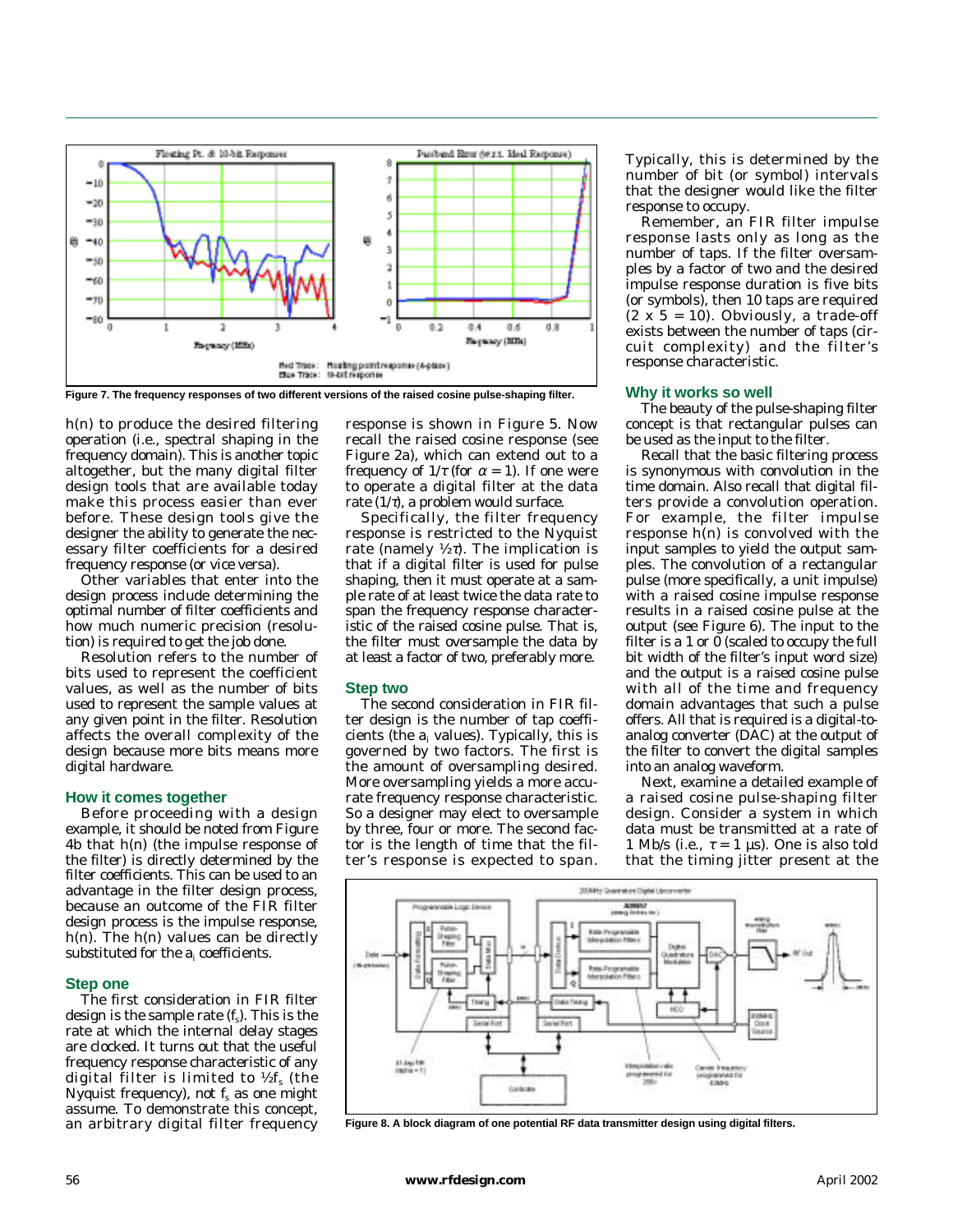receiver is not known. Another design constraint is that the digital circuitry used to construct the digital filter will operate at a maximum rate of 50 MHz. Additionally, it has been given as part of the design requirement that the filter impulse response span at least five symbol periods.

In the absence of specific knowledge about timing jitter at the receiver, one is forced to assume the worst. This implies that a value of  $α = 1$  be used to maximize the decay of the pulse tails.

From Figure 2a, it can be seen that this corresponds to a single-sided bandwidth of  $1/\tau$  (1 MHz), which means that the medium over which the data are transmitted must be able to support a 2 MHz bandwidth (the double-sided bandwidth of the raised cosine spectrum). If the medium cannot support 2 MHz, then one must consider a means of squeezing more bits into the same bandwidth. This can be done by a variety of modulation schemes (QPSK, 16-QAM, etc.). In this example, it is assumed that a bandwidth of 2 MHz is acceptable.

Because it has been determined that  $\alpha = 1$ , it is necessary to operate the filter at a sample rate of no less than twice the data rate (or two samples per symbol). However, to provide a more accurate spectral shape, one may choose to oversample by a factor of eight (i.e., eight samples/symbol). This means that the digital filter must operate at a rate of  $\overline{8}$  MHz. This is well within the specified 50 MHz operating range of the digital circuitry, so the design is not in jeopardy.

It has been given that the filter impulse response be designed to span five symbols, so the filter must contain at least 40 taps (eight samples/symbol x five symbols = 40 samples). This will provide the required duration of the impulse response. However, 41 taps will be chosen to avoid the half-symbol delay associated with an even number of taps.

With  $\alpha$ ,  $\tau$ , and the number of taps defined, Equation 2 can now be used to generate the filter taps. The value of *t* is determined at increments of 125 ns (the sampling period of the filter when operating at 8 MHz). The center of the impulse response is given the value of *t* = 0. Thus, the first value of *t* is 20 samples prior, or  $t = -2.5 \,\mu s$ .

### **How it all came together**

The author used a PC-based version of Mathcad to compute *p(t)* using the

above information (see Appendix). Any suitable math program will do the job (MatLab, Excel, etc.). It turns out that because *p*(*t*) was computed at the filter sample points, the values of  $p(t)$  correspond one-to-one with *h*[*n*], the impulse response of the filter. The results, rounded to four decimal places, are listed in Table 1.

Note the symmetry of the *h*(*n)* values about  $n = 0$ . This redundancy can be used to simplify the implementation of the filter hardware. Because the filter is of the oversampling variety, further

| $\mathbf n$ | h(n)      | $\mathbf n$    |
|-------------|-----------|----------------|
| $-20$       | $\bf{0}$  | 20             |
| -19         | $-0.0022$ | 19             |
| -18         | 0.0037    | 18             |
| $-17$       | 0.0031    | 17             |
| -16         | $\bf{0}$  | 16             |
| $-15$       | 0.0046    | 15             |
| $-14$       | 0.081     | 14             |
| $-13$       | 0.0072    | 13             |
| $-12$       | 0         | 12             |
| $-11$       | 0.0125    | 11             |
| -10         | 0.0234    | 10             |
| -9          | 0.0246    | 9              |
| -8          | $\bf{0}$  | 8              |
| $-7$        | 0.0624    | 7              |
| -6          | 0.1698    | 6              |
| -5          | 0.3201    | 5              |
| $-4$        | 0.5       | 4              |
| -3          | 0.686     | 3              |
| $-2$        | 0.8488    | $\overline{2}$ |
| $-1$        | 0.9603    | 1              |
| 0           | 1         | 0              |
|             |           |                |

**Table 1. Impulse response values for p(t) of the filter.** 

hardware simplification can be gained by using a polyphase architecture.

If the filter is designed with floating point multipliers and adders, then the design is essentially done.

In the case of finite arithmetic, 10 bits is probably the minimum acceptable resolution to handle tap coefficients that span four decimal places. Formatted as twos-complement numbers, this will allow a range of –1.000 to +0.998046875 with a resolution of 2–10 (0.0009765625). This means that the multiply and add stages of the filter must be designed to handle 10-bit words. Also, the coefficients should be scaled by some fractional value to avoid overflow conditions in the hardware. A generally accepted scale factor is given by:

#### $SF = [\sum h(k)^{2}]^{-1/2}$ .

In words, it is the reciprocal of the square root of the sum of the square of each tap value. For the current example, the scale factor is:  $SF = 0.408249$ . After multiplying the *h(n*) by SF, the resulting values are then converted to 10-bit words. Figure 7 shows the frequency responses of two versions of the raised cosine pulse-shaping filter. One is a floating-point version of the filter with the coefficients rounded to four decimal places. The other is a scaled, 10-bit, finite-math version of the filter. Both responses behave well in the passband, but the floating-point version exhibits better out-of-band attenuation. Also shown for comparison's sake is the passband error relative to the ideal response (Equation 1). Note that both responses exhibit less than 0.2 dB error over a range of about 90% of the passband.

#### **The final frontier**

With an understanding of how to create digital pulse shaping filters, the RF engineer can take on a larger role in the design of digital transmission systems. This is especially true today with semiconductor manufacturers offering highly integrated, high-speed, mixed-signal ICs. Figure 8 shows a detailed block diagram of a possible RF data transmitter design. The design is almost completely contained in two ICs (assuming a PC or other external device serves as the serial port controller).



## **References**

[1] Gibson, J. D., "Principles of Analog and Digital Communications," 2nd ed., Prentice Hall, 1993.

[2] Ifeachor, E. C., Jervis, B. W., "Digital Signal Processing: A Practical Approach," Addisson-Wesley Publishing Co., 1996.

[3] The World Book Encyclopedia, Volume 13, World Book, Inc., 1994.